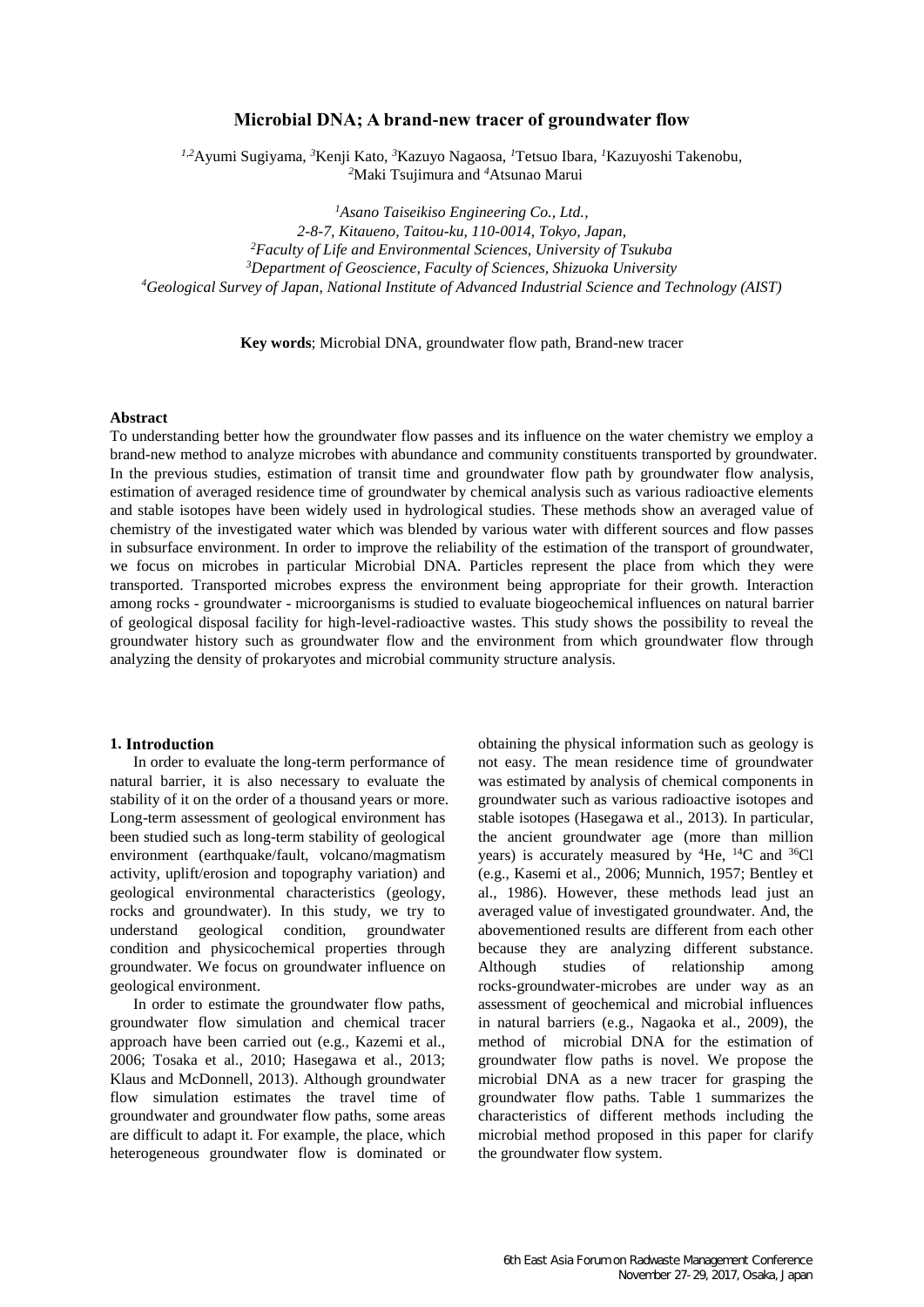

Table 1. Comparison of three different approaches to clarify groundwater flow system.

Figure 1. Analytical methods and the process by microbial analysis.

\*1 DAPI; 4',6-diamidino-2- phenylindole

 $^{\ast2}$  V3-V4 regions; Pro341F (5'-TCG TCG GCA GCG TCA GAT GTG TAT AAG AGA CAG CCT ACG GGN BGC ASC AG-3') /

Pro805R (5'-GTC TCG TGG GCT CGG AGA TGT 10 GTA TAA GAG ACA GGA CTA CNV GGG TAT CTA ATC C-3') primer set.

\*1: Porter and Feig, 1980 \*2: DeLong et al., 1989; Amman et al., 1990; Pernthaler et al., 2002; Teire et al., 2004; Stahl and Amann, 1991

\*3: Kimura et al., 2007; Somerville et al., 1989 \*4: Claesson et al., 2010; Klindword et al., 2012; Takahashi et al., 2014

 Advantages of employing microbial DNA for the groundwater flow system studies are shown in the following,

- 1) It is possible to estimate the 'State of the place' such as physicochemical condition by microbial community structure analysis.
- 2) It is possible to suggest the existence of a specific groundwater flow path.
- 3) It is possible to estimate with high reproducibility to use the different kind of tracers.

Therefore, in this paper, we introduce a case study of estimating the groundwater flow paths by applying the microbial DNA analysis in groundwater.

### **2. Methods**

 Analytical methods and the process are shown in Figure 1, and the cautions of the analytical techniques are also shown. Details of the method of microbial analyses are given in Sugiyama et al. (submitted to Biogeosciences).

using Macqiime  $(v1.9.1)$  at a >97% similarity level.

 Water samples were collected from boreholes and spring water. After counting total direct counts (TDC), microbial community was identified by using fluorescence *in situ* hybridization (FISH) and Next-generation sequencing.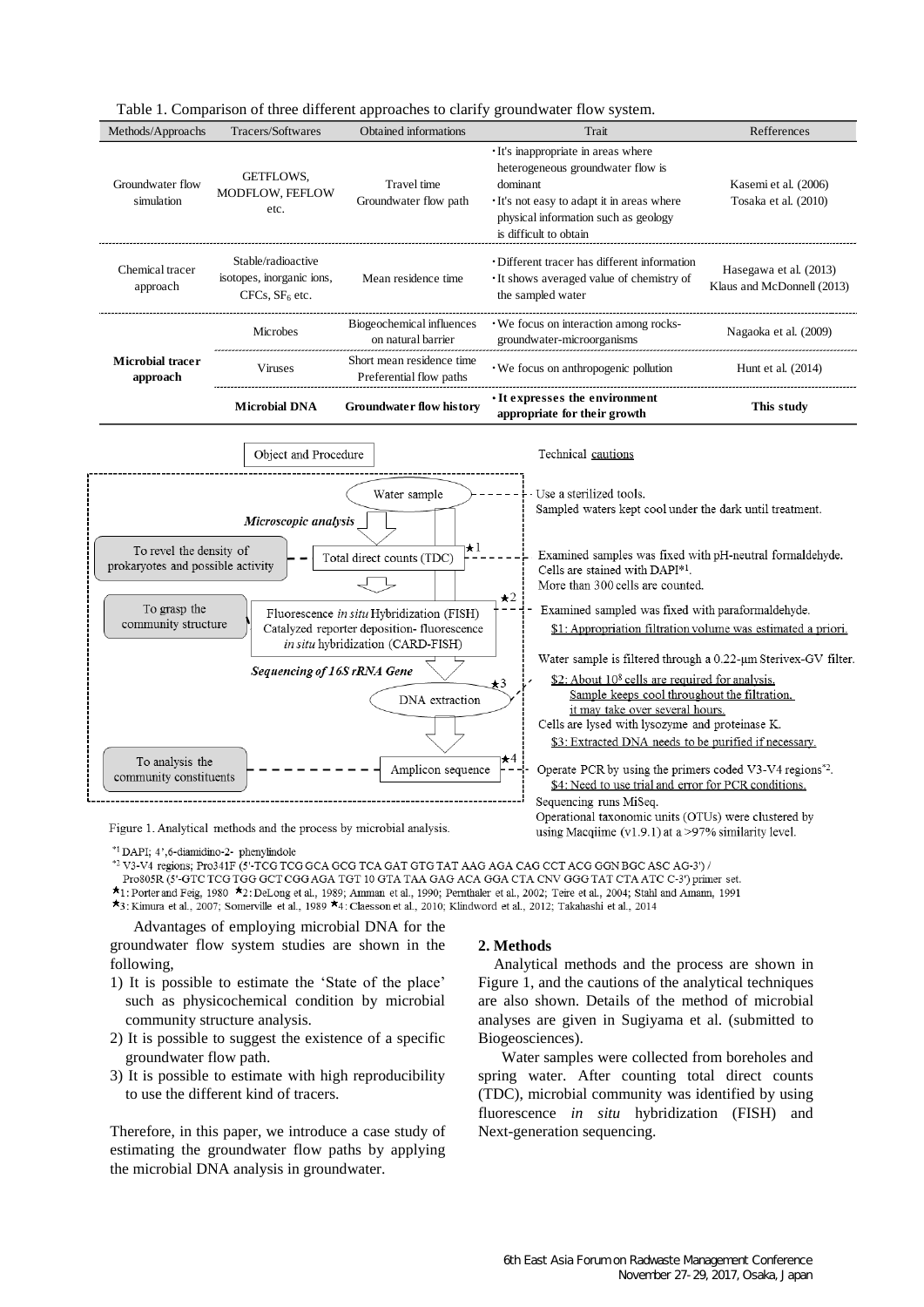

Figure 2. Geological map of Mt. Fuji (Segawa et al., 2015 and Sugiyama et al., 2017). We collected the samples, which are rainwater (R1 to R5) and groundwater (SP-0m and GW-550m). SP-0m is spring water and GW-550m is well water with deep groundwater (the depth is 550 m).

### **3. Results and Discussion**

## *3.1. Case of Mt. Fuji*

#### *3.1.1. Background*

A huge amount of groundwater is stored in subsurface environment of Mt. Fuji (3,776 m a.s.l.), which is the largest volcanic mountain in Japan (Figure 2). The groundwater characteristics are described as follows (Sugiyama et al., 2017).

- 1. Temperature of groundwater ranges from 10 to 15 <sup>o</sup>C in the foot of Mt. Fuji.
- 2. Almost saturated dissolved oxygen was included in groundwater.
- 3. Major reservoir is in the lava where the height is about 100~200m.
- 4. The density of prokaryotes was very low  $(10^3)$ cells/mL), although the density of prokaryotes of rainwater and soil were  $10^4$  to  $10^5$  and  $10^8$  to  $10^9$ cells/mL, respectively.
- 5. Microbial components of groundwater were different from that of rainwater.
- 6. Assuming piston flow transport an apparent residence time was estimated to about 30 years by <sup>36</sup>Cl/Cl ratio (Tosaki et al., 2011).

## *3.1.2. Suggestion of the depth information of groundwater*

Finding thermophilic bacterial DNA (e.g., *Allobaculum stercoricanis*) in spring water, whose temperature was as low as  $10$  to  $15^{\circ}$ C throughout the year, suggested at least some of the groundwater source was expected at a depth of 600 m or greater, based on a temperature gradient of  $4^{\circ}C/100$  m, because thermophilic prokaryotes are optimally adapted to temperatures  $> 40^{\circ}$ C. This depth is far below the lava layer that was taken to be a substantial pool of groundwater. Thus, analysis of microbial DNA can suggested the depth information of groundwater (Segawa et al., 2015).

*3.1.3. Possibility to reveal the groundwater flow paths*

Multiple analyses (stable isotope analysis, chemical analysis and microbial analysis) performed to elucidate the groundwater flow paths under the heavy rainfall for groundwater (SP-0m and GW-550m; details were shown in Figure 2).

The oxygen isotopic ratio of spring water (SP-0m) was increased and silica concentration was decreased during just a couple of weeks after the heavy rainfall exceeding 300 mm/event. The density of *Bacteria* also sharply increased. This suggests that heavy rainfall promotes shallow subsurface flow contributing to the discharge in addition to the groundwater in the deep aquifer.

On the other hand, although deep groundwater at GW-550m did not show the signatures, which are oxygen isotopic ratio and silica concentration, density of *Archaea* was increased. Due to the density of *Archaea* increased with depth in both terrestrial subsurface environments (Kato et al., 2009) and marine (Karner et al., 2001), this suggests that strengthened piston flow resulting from the heavy rain transported archaeal particles from the deep geologic layer along the groundwater flow.

Intensive observation suggests the presence of short time-scale flow pattern (contribution of shallow groundwater flow) and long time-scale flow pattern (contribution of deep groundwater flow) rather than mean residence time, which can help us to reveal the groundwater flow paths. Though chemical analysis of groundwater shows an averaged value of the investigated water which was blended by various water with different sources and routes in subsurface environment, microbial DNA analysis may suggest the place where they are originated, which may give information of the source and flow paths of the investigated water.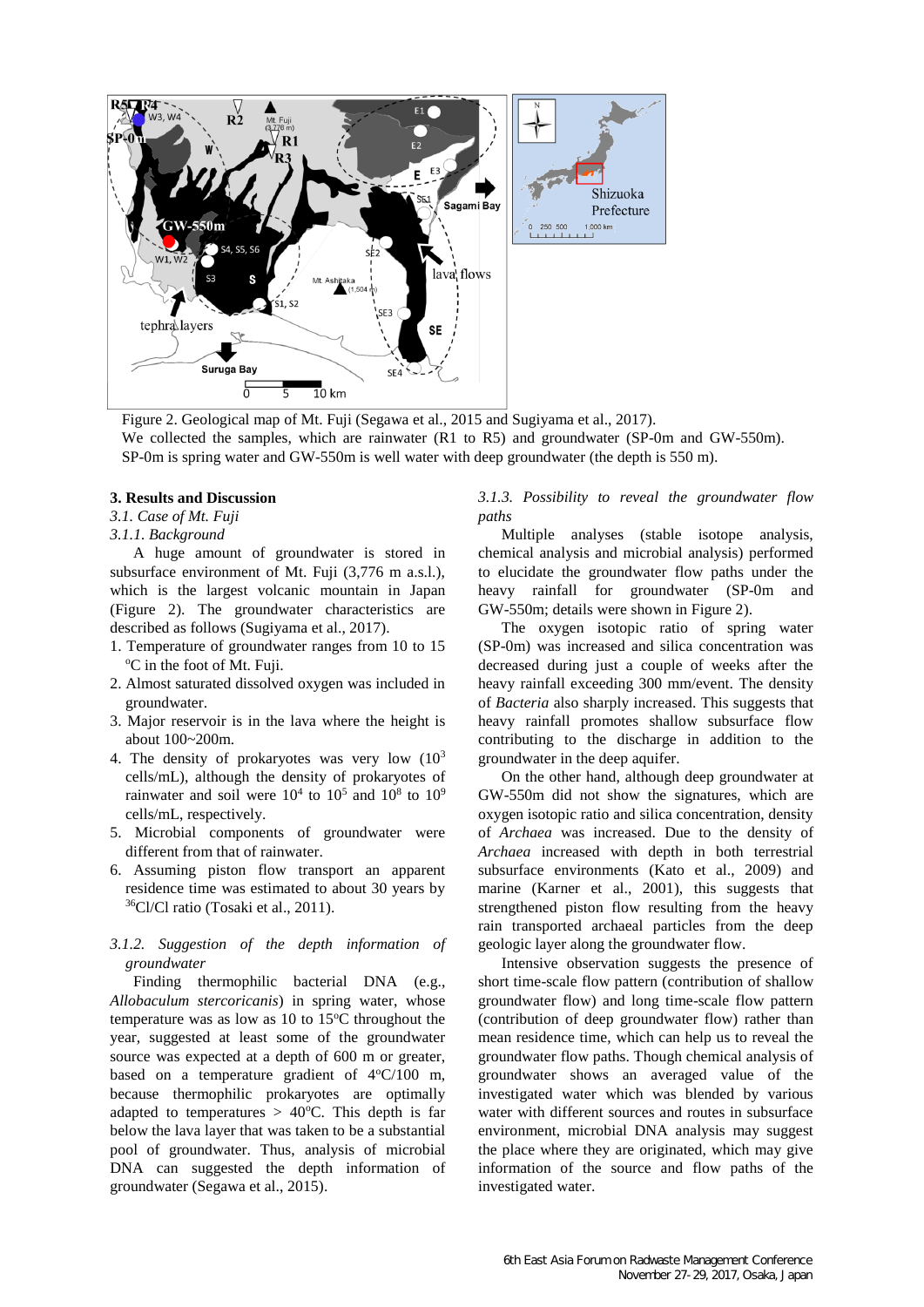

Figure 3. Location of Horonobe area in Hokkaido (Iwatsuki et al., 2009<sup>a)</sup>; Niizato et al., 2007<sup>b) and c</sup>). Table 2. Density of prokaryotes in the three geological formations (\*Kato et al., 2009).

| Table 2. Defisity of prokaryotes in the time geological formations ( 'Kato et al., 2009). |                 |                |                      |            |          |         |
|-------------------------------------------------------------------------------------------|-----------------|----------------|----------------------|------------|----------|---------|
| <b>Site</b>                                                                               | Formation       | Sampling depth | <b>TDC</b>           | <b>FDC</b> | Bacteria | Archaea |
| (borehole)                                                                                |                 | (m)            | (cells/mL)           | (% )       | (% )     | (% )    |
| $DD-1$                                                                                    | Yuchi           | 714.5-715.5    | $2.68x10^{3}$        | 0.46       | 14.9     | 1.1     |
| $DD-1$                                                                                    | Yuchi           | 942.5-943.5    | $1.87x10^5$          | 0.56       | 48.8     | 1.5     |
| $H17*$                                                                                    | Koetoi          | 35.5-37.5      | $2.57x10^{6}$        | 0.55       | 7.51     | 2.6     |
| $HDB-6*$                                                                                  | Koetoi-Wakkanai | 281-312        | $2.20x10^5$          | 5.63       | 61.9     | 3.5     |
| $HDB-6*$                                                                                  | Wakkanai        | 364-409        | $4.61 \times 10^{4}$ | 1.08       |          |         |
| $HDB-4*$                                                                                  | Minor fault     | 224-233        | $8.36x10^5$          | 0.83       | 14.0     | 10.3    |
| $HDB-4*$                                                                                  | Minor fault     | 281-291        | $5.06x10^{6}$        | 1.82       | 6.41     | 10.9    |
| $HDB-4*$                                                                                  | fault           | 475-482        | $1.13x10^{6}$        | 0.45       | 12.8     | 19.1    |
| Total Direct Count: TDC, Frequency of Dividing Cells: FDC.                                |                 |                |                      |            |          |         |

# *3.2. Case of Horonobe 3.2.1. Background*

The Horonobe coastal area, which is located along northwestern coast of Hokkaido, is an alluvial plain. It is a sedimentary layer that formed from the latter half of the Paleogeneity to the present. Sedimentary rocks and Quaternary strata are distributed. Sedimentary rocks are formed including Soya coal-bearing Formation, Onishibetsu Formation, Masuporo Formation, Wakkanai Formation and Koetoi Formation. Quaternary strata are formed including Yuchi Formation, Sarabetsu Formation, terrace deposits and alluvium deposits.

Kato et al. (2009) performed analysis of microbes in groundwater collected by boreholes drilled into sedimentary rock within two formations (Wakkanai Formation and Koetoi Formation). The density of prokaryotes was between 4.61 x  $10^4$  and 5.06 x  $10^6$ cells/mL, which is similar to the numbers observed at the marine subsurface.

# *3.2.2. Distribution of prokaryotes in deep groundwater*

In this study, we performed microbial analysis of deep groundwater taken from different depth (Yuchi Formation at 943m and 715m) in order to understand the investigated groundwater environment and perform the scientific discussions from different viewpoint based on previous studies.

Table 2 shows density of prokaryotes in three geological formations and fault. Although density of prokaryotes at  $943m$  depth  $(1.87x10^5 \text{ cells/mL})$  was not high as a sedimentary environment, which is similar to the numbers published in Kato et al. (2009), density at 715m depth was low  $(2.68 \times 10^3 \text{ cells/mL})$ as a sedimentary environment. Sample of 943m depth in comparison to that of 715m depth shows high number of prokaryotes and high ratio of *Bacteria* (48.8%) next to Koetoi-Wakkanai bounder (61.9%). The vertical distribution of the prokaryotes did not show a simple decrease in abundance with increasing depth.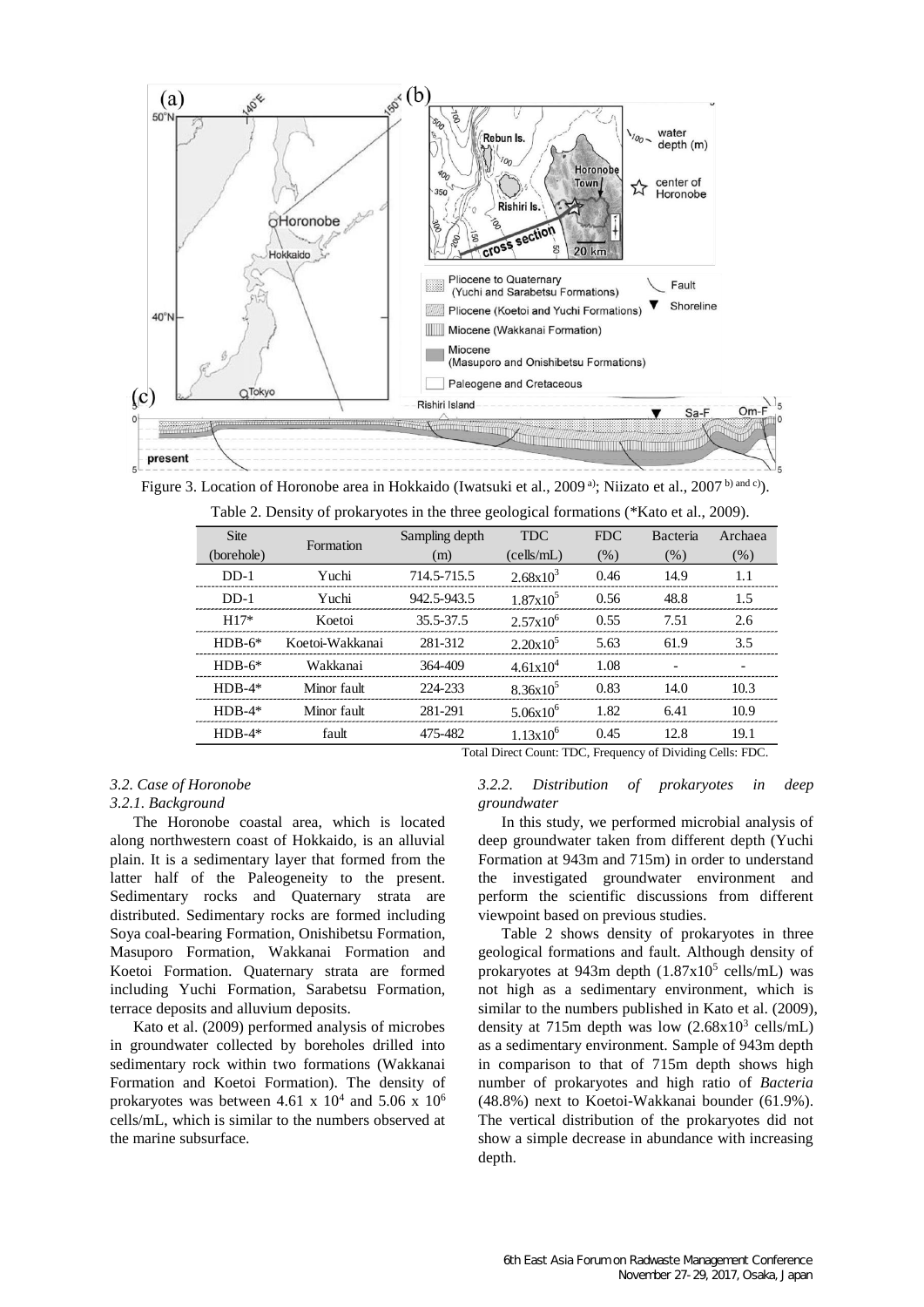Characteristics of detected major genus level prokaryotes are absolutely anaerobic or anaerobic bacteria accounted for the majority. The characteristics are mesophilic or thermophilic, halophilic or halotolerant and alkalophilic bacteria. We interpreted these prokaryotes live in the seawater environment which is adaptive and inhabitable in that environment. *Methanoculleus* and some of *Methanobacteriaceae*, which produce methane under the absolutely anaerobic environment is detected. This suggests the metabolism of deep subsurface environment.

 It is important to clarify the presence of microorganisms in the given subsurface environment because cells with significant activity are observed in the sample, which promotes a better understanding of the current environment.

## **4. Conclusions**

Summary of this study are shown in Table 3. Though chemical analysis of groundwater shows an averaged value of the investigated water which was blended by various water with different sources and routes in subsurface environment, microbial DNA analysis may suggest the place where they are originated, which may give information of the source and flow paths of the investigated water. It is important to clarify the presence of microorganisms in the given subsurface environment because cells with significant activity are observed in the sample, which promotes a better understanding of the current environment. However, it is necessary to consider some analytical techniques according to each environment, and further accumulation of data is necessary in the future.

The distribution of prokaryotes and their possible functions are clearly constrained by the geological properties of deep terrestrial subsurface environments. Consequently, given the potential influence of microbial activity on the geochemistry of a given geological setting, particularly within the area of influence of radioactive waste disposal candidate site,

it is necessary to consider the microbial community composition and the geological attributes of the sites at which they are the most prevalent.

# **Acknowledgements**

This research is part of the outcome of received order from AIST, sampling and well logging of deep groundwater in Horonobe-cho, Teshio-gun, Hokkaido and microbial analysis was performed at Shizuoka University. This research was supported by Asano Taiseikiso Engineering Co. Ltd. We thank Dr. Kawanishi, Mr. Nakano and Ms. Sung for their comments on an earlier version of the manuscript.

### **References**

- 1. Kasemi, G. A., Lehr, J. H. and Perrochet, P., *Groundwater Age.* Hoboken, NJ: Jphn Wiley and Sons. 325 pp. 2006.
- 2. Tosaka, H., Mori, K., Tada, K., Tawara, Y., Yamashita, K.: A general-purpose terrestrial fluids/heat flow simulator for watershed system management. In: IAHR International Groundwater Symposium 2010.
- 3. Hasegawa, T., Nakata, K., Kondo, H., Goto, K., Muramoto, S., Tomioka, Y., Goto, K. and Kashiwaya, K.: Evaluation of Groundwater Mobility in a Coastal Area Using Groundwater Dating: Borehole Investigation in the West Coastal Area of the Miura Peninsular, *Journal of Geography*, **122**, 116-138, 2013.
- 4. Klaus, J. and McDonnell, J. J.: Hydrograph separation using stable isotopes: Review and evaluation, *Journal of Hydrology*. **505**, 47-64, 2013.
- 5. Munnich, K. O.: Messungen des  $C<sup>14</sup>$  Gehaltes von hartem Grundwasser. *Naturwissenshaften*. **44**, 32-33, 1957.
- 6. Bentley, H. W., Phillip, F. M., Davis, S. N., Habermehl, M. A., Airey, P. L. Calf, G. E., Elmore, D. Gove, H. E. and Torgersen, T.: Chlorine 36 dating of very old groundwater 1.

Table 3. Summary of interpreted of groundwater flow paths.

|                                                            | geological setting, particularly within the area of<br>influence of radioactive waste disposal candidate site,                                 | Elmore, D. Gove, H. E. and Torgersen, T.:<br>Chlorine 36 dating of very old groundwater 1.                                                                                                                                                               |  |  |  |
|------------------------------------------------------------|------------------------------------------------------------------------------------------------------------------------------------------------|----------------------------------------------------------------------------------------------------------------------------------------------------------------------------------------------------------------------------------------------------------|--|--|--|
| Table 3. Summary of interpreted of groundwater flow paths. |                                                                                                                                                |                                                                                                                                                                                                                                                          |  |  |  |
| Study area                                                 | Comment on the methods spesific on the site                                                                                                    | Obtained information spesific on the site                                                                                                                                                                                                                |  |  |  |
| Mt. Fuji                                                   | $\cdot$ (Due to the low biomass,)<br>A lot of sample are needed for filteration.                                                               | • Analysis of microbial community constituents<br>suggests the depth information of groundwater.<br>• Intensive observation suggests the presence of short<br>and long time-scale flow pattern rather than mean<br>residence time.                       |  |  |  |
| Horonobe                                                   | • Filtration was hindered by many obstacles.<br>A lot of sample and time are needed<br>for filteration.<br>Extracted DNA needs to be purified. | • The vertical distribution of the prokaryotes does not<br>show a simple decrease in abundance with<br>increasing depth.<br>• Analysis of microbial community constituents<br>suggests seawater mixture and deep subsurface<br>environmental metabolism. |  |  |  |